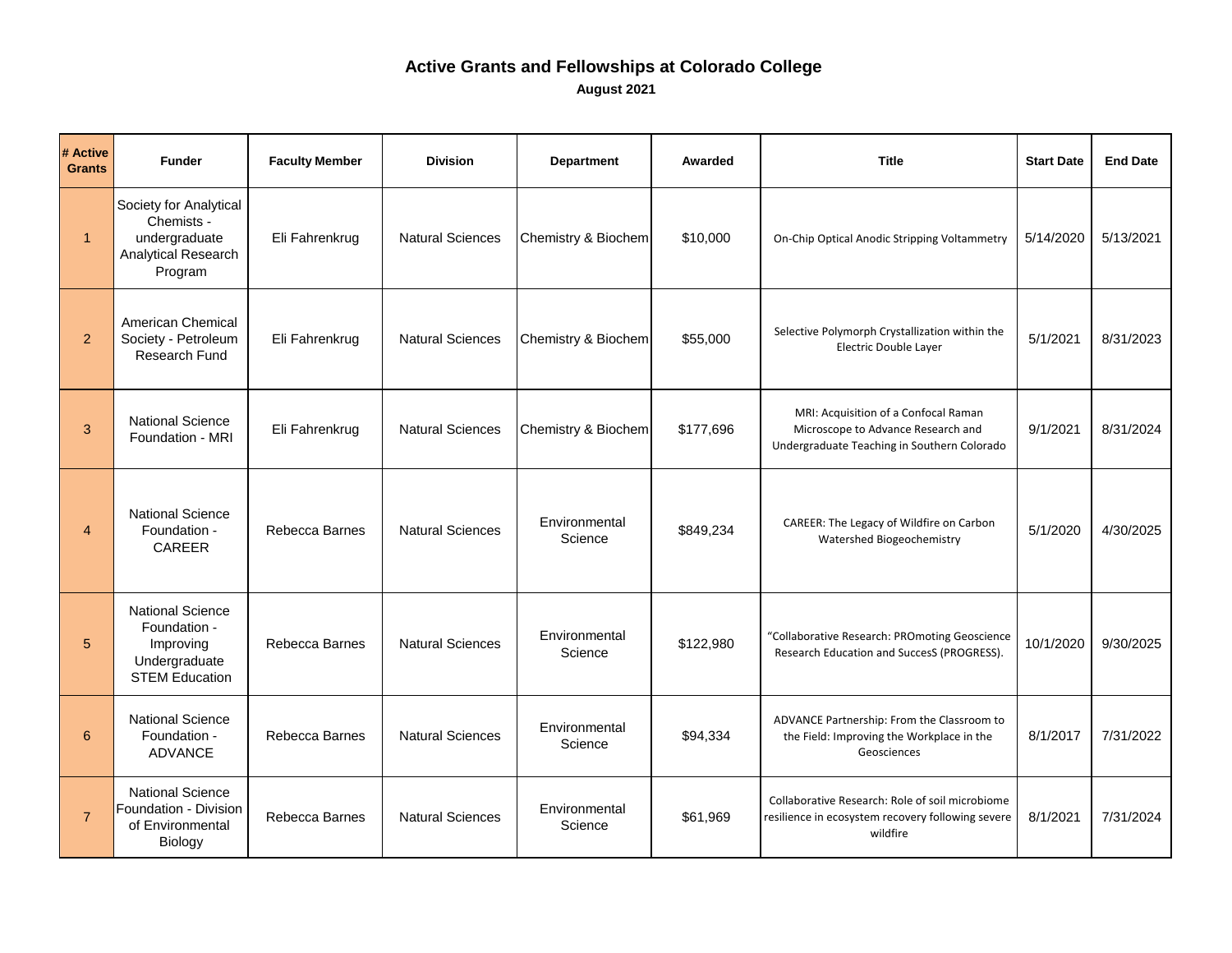| # Active<br><b>Grants</b> | <b>Funder</b>                                                                 | <b>Faculty Member</b>     | <b>Division</b>         | <b>Department</b>                        | Awarded   | <b>Title</b>                                                                                                                                                                           | <b>Start Date</b> | <b>End Date</b> |
|---------------------------|-------------------------------------------------------------------------------|---------------------------|-------------------------|------------------------------------------|-----------|----------------------------------------------------------------------------------------------------------------------------------------------------------------------------------------|-------------------|-----------------|
| 8                         | <b>National Science</b><br>Foundation -<br>Atmospheric<br>Chemistry           | Lynne Gratz               | <b>Natural Sciences</b> | Environmental<br>Science                 | \$254,471 | Collaborative Research: RUI: Mercury Oxidation<br>Pathways in a Continental Atmosphere: High<br>Temporal Resolution Measurements of Mercury<br>and Oxidants at Storm Peak              | 3/15/2020         | 2/28/2023       |
| 9                         | <b>National Science</b><br>Foundation - Office<br>of Polar Programs           | <b>Christine Siddoway</b> | <b>Natural Sciences</b> | Geology                                  | \$46,233  | Collaborative Research: Testing the Linchpin of<br>WAIS Collapse with Diatoms and IRD in<br>Pleistoncene and Late Pliocene Strata of the<br>Resolution Drift, Amundsen Sea, Antarctica | 6/1/2020          | 5/31/2022       |
| 10 <sup>°</sup>           | <b>National Science</b><br>Foundation - Office<br>of Polar Programs           | <b>Christine Siddoway</b> | <b>Natural Sciences</b> | Geology                                  | \$219,571 | Collaborative Research: Ice sheet erosional<br>interaction with hot geotherm in West Antartica                                                                                         | 8/1/2019          | 7/31/2022       |
| 11                        | <b>National Science</b><br>Foundation - Division<br>of Earth Sciences         | Paul Myrow                | <b>Natural Sciences</b> | Geology                                  | \$164,341 | RUI: Testing models for early Paleozoic<br>sedimentation, volcanism, and biotas of<br>Sibumasu: Implications for tectonics and<br>paleogeography                                       | 7/1/2019          | 6/30/2022       |
| 12                        | <b>National Science</b><br>Foundation - Division<br>of Earth Sciences         | Sarah Schanz              | <b>Natural Sciences</b> | Geology                                  | \$195,586 | Collaborative Research: RUI: Climatic and<br>geologic controls on the threshold conditions for<br>bedrock single- and multi-thread channels                                            | 8/1/2021          | 7/31/2024       |
| 13                        | <b>National Science</b><br>Foundation -<br>subaward from UC<br><b>Boulder</b> | Shane Heschel             | <b>Natural Sciences</b> | <b>Organismal Biology</b><br>and Ecology | \$15,494  | Digitization TCN: Collaborative Research: Using<br>Herbarium Data To Document Plant Niches In The<br>High Peaks And High Plains Of The Southern<br>Rockies - Past, Present, And Future | 9/1/2017          | 8/31/2021       |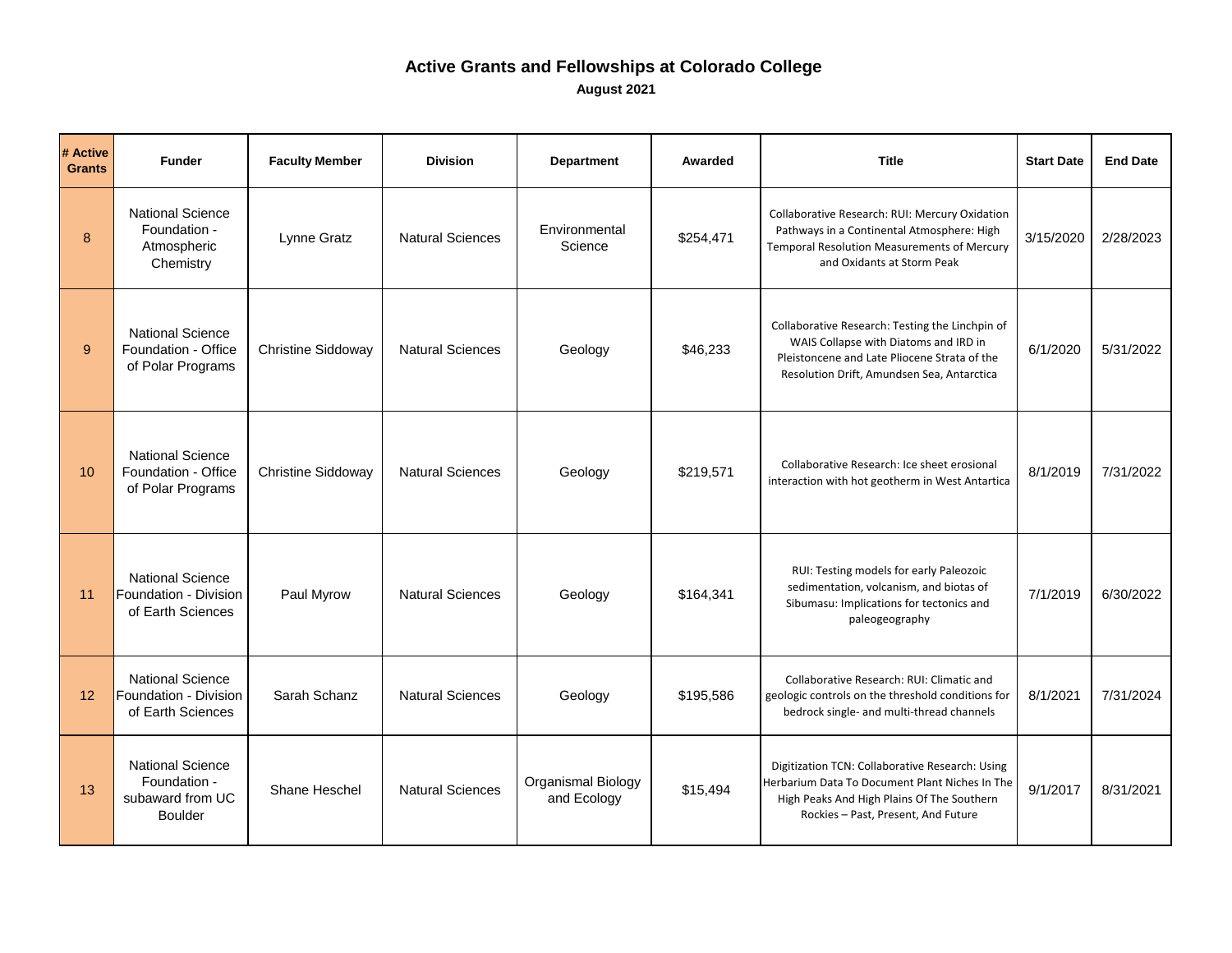| # Active<br><b>Grants</b> | <b>Funder</b>                                                                                        | <b>Faculty Member</b>     | <b>Division</b>                  | <b>Department</b>                        | Awarded     | <b>Title</b>                                                                                                                                                     | <b>Start Date</b> | <b>End Date</b> |
|---------------------------|------------------------------------------------------------------------------------------------------|---------------------------|----------------------------------|------------------------------------------|-------------|------------------------------------------------------------------------------------------------------------------------------------------------------------------|-------------------|-----------------|
| 14                        | <b>USDA</b> subaward<br>from Perdue U                                                                | Rachel Jabaily            | <b>Natural Sciences</b>          | <b>Organismal Biology</b><br>and Ecology | \$8,111     | A Tale of Two Isoforms: elucidating the roles of<br>isoform switching                                                                                            | 6/15/2021         | 6/14/2023       |
| 15                        | <b>United States Forest</b><br>Service                                                               | <b>Brian Linkhart</b>     | <b>Natural Sciences</b>          | Organismal Biology<br>and Ecology        | \$4,000     | Assessing Influence of Prescribed Fire Withing<br>Hot Creek Research Natural Area on the<br>Demography, Movement Patterns and Habitat<br>Use of Flammulated Owls | 8/15/2019         | 9/30/2024       |
| 16                        | Boettcher Webb-<br><b>Waring Biomedical</b><br><b>Research Award</b>                                 | Jennifer Garcia           | <b>Natural Sciences</b>          | <b>Molecular Biol</b>                    | \$235,000   | Autophagic RNA decay in Saccaromyces<br>cereviseiae                                                                                                              | 6/1/2020          | 5/30/2024       |
| 17                        | <b>National Aeronautics</b><br>and Space<br>Administration - Jet<br>Propulsion Lab                   | <b>Natalie Gosnell</b>    | <b>Natural Sciences</b>          | Physics                                  | \$72,300    | Clusters with K2: Systematics from Membership<br>and Binarity                                                                                                    | 10/3/2016         | 3/9/2022        |
| 18                        | <b>National Aeronautics</b><br>and Space<br>Administration -<br>Space Telescope<br>Science Institute | <b>Natalie Gosnell</b>    | <b>Natural Sciences</b>          | Physics                                  | \$26,695    | Blue Lurkers: Low-Mass Blue Stragglers and the<br><b>Stability of Mass Transfer</b>                                                                              | 3/1/2021          | 2/29/2024       |
| 19                        | Research<br>Corporation for<br>Science<br>Advancement                                                | <b>Natalie Gosnell</b>    | <b>Natural Sciences</b>          | Physics                                  | \$100,000   | Constraining the Complexities of Stellar Activity<br>with Sub-Subgiant Stars                                                                                     | 7/1/2021          | 6/30/2024       |
|                           |                                                                                                      |                           | <b>Natural Sciences Subtotal</b> |                                          | \$2,713,015 |                                                                                                                                                                  |                   |                 |
| 20                        | <b>Howard Foundation</b>                                                                             | Scott Johnson             | Humanities                       | Studio Art                               | \$33,000    | Fissure                                                                                                                                                          | 4/6/2018          | <b>TBD</b>      |
| 21                        | Zellerbach<br>Foundation                                                                             | <b>Lisa Marie Rollins</b> | Humanities                       | Theater & Dance                          | \$7,500     | Panelist Grant                                                                                                                                                   | 3/9/2021          | 3/8/2022        |